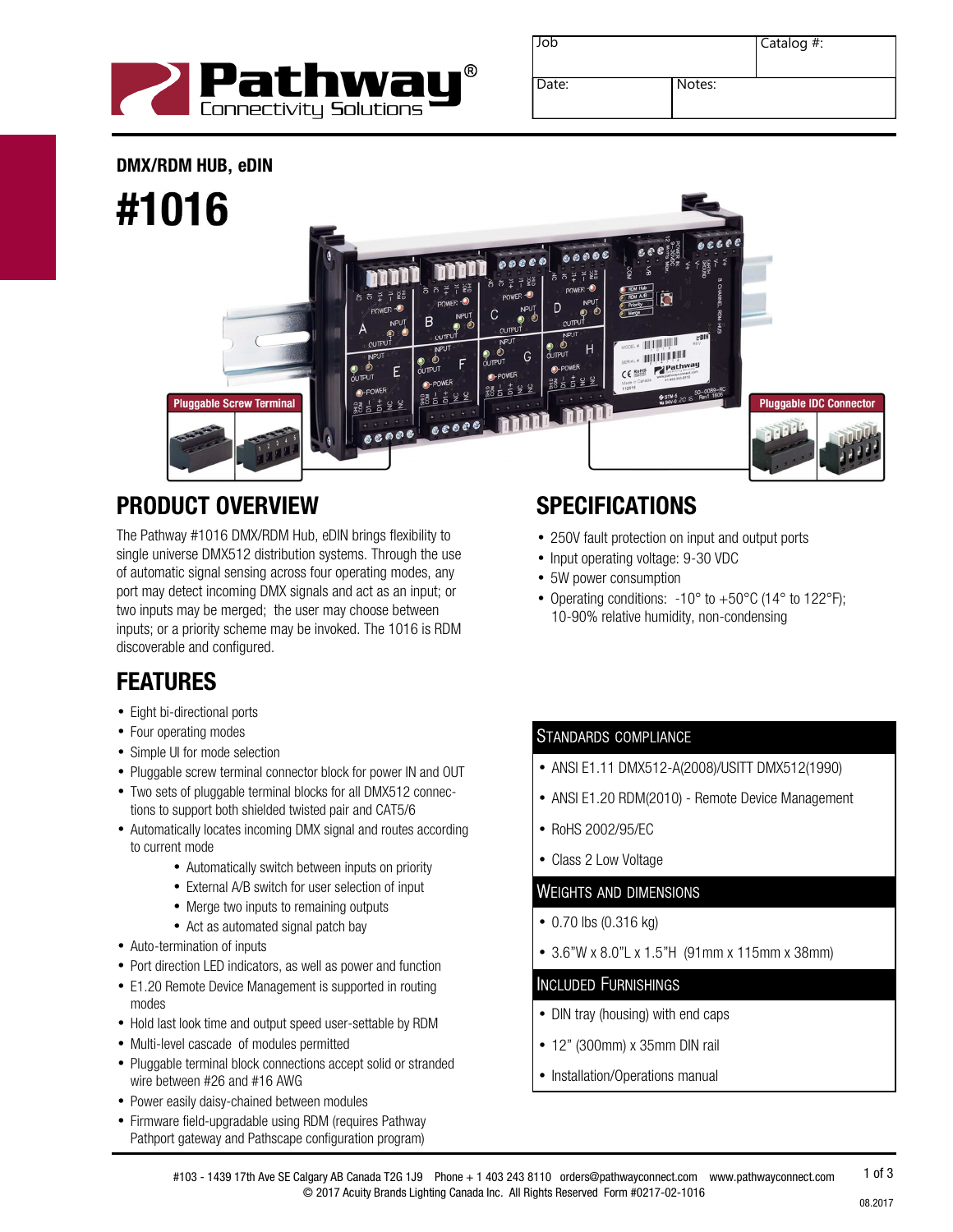

### OPERATING MODES

#### Mode 1 : RDM Hub

Module detects and latches to a DMX input applied to any port. Automatically routes DMX signal to remaining ports as outputs. If a second source is applied, that source is ignored until the initial source stops. Module acts as RDM responder and proxy. Any downstream RDM responder may be discovered and configured using an RDM-enable console or controller.

#### • Mode 2 : RDM A/B Select

Allows user selection, through use of dry contact closure, of input signal arriving at Port B to be selected and routed to the remaining ports, over signal arriving as input at Port A. When dry contact is open, the signal arriving at Port A will be routed. Ideal for switching between consoles on the fly. Module acts as RDM responder and proxy. Any downstream RDM responder may be discovered and configured using an RDM-enabled console or controller.

#### Mode 3 : Priority

Provides predictable signal priority arrangements of DMX sources. Port A is given highest priority, Port H lowest. Module automatically senses DMX input on any port, and will route signal arriving at the highest priority port to the remaining ports as outputs. Module will automatically switch to any new signal arriving at a higher priority port, or fall back to the next lower priority signal when a signal stops. Module acts as RDM responder. However, proxy functions are disabled and downstream RDM responders are not discoverable.

Mode 4 : Merge

Provides HTP (highest-takes-precedence) merging of two DMX sources, regardless of which ports are used as inputs. Should more than two inputs be active, the sources to be merged will be determined by the Priority mode order-of-precedence. Module acts as RDM responder. However, proxy functions are disabled and downstream RDM responders are not discoverable.



## APPLICATION RISER